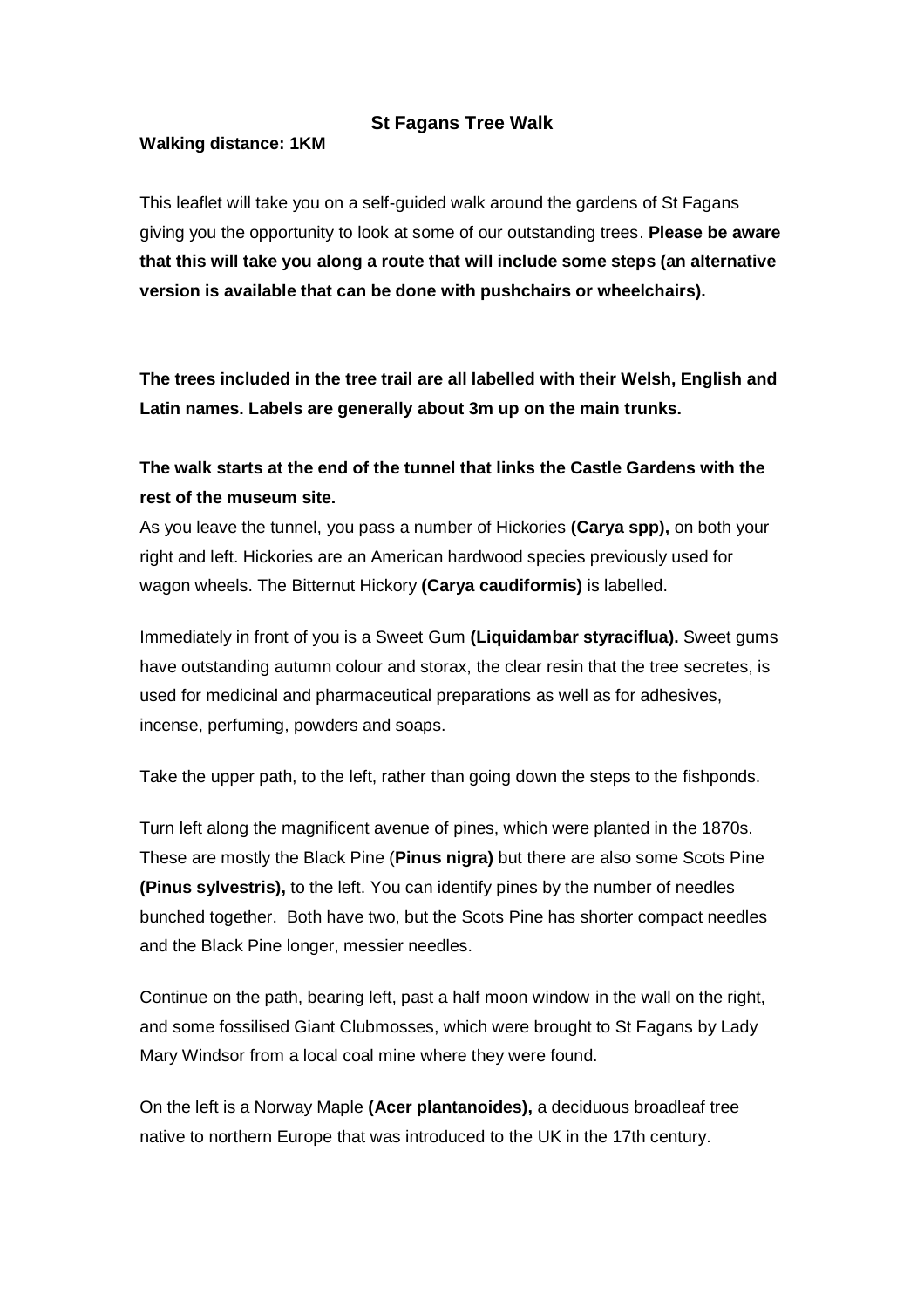At the cross roads go straight ahead. To the left is a huge Sessile Oak **(Quercus petraea)** and on the right is the orchard. Continue past Stryd Lydan Barn. The whole of the terraces was orchard in late 18th century and was then planted as a miniature arboretum with conifers in the mid 19th century. It was replanted as orchard in 1901 / 1902, although a few other species are present. These include the three-lobed apple tree **(Malus trilobata)**. The tree blooms during April and May producing white flowers and yellow fruits and in the autumn the deeply three-lobed leaves turn from orange to red to deep purple. There is also a Monkey Puzzle **(Araucaria araucana)** a native of Chile. The seeds have a high carbohydrate content and the collection, storage, trade and preparation of meals from them is an important part of the traditional lives of the Pehuenche people.

Continue to walk down the slope, bearing right (signposted to the Castle Gardens), with the water garden to your left. Here there is a Purple Leaved Norway Maple **(Acer platanoides 'Crimson King')** and a weeping willow **(Salix x sepulcralis 'Chrysocoma').** Walk over the stone bridge and continue uphill bearing right, noting the magnificent Magnolia **(Magnolia x veitchii 'Isca')** that stands by the large fishponds at the bottom of the terraces. In Spring it is covered in white flowers which reflect in the fishponds.

Go through the gate at the top (rather than along the terraces) and you enter the Mulberry Grove, where there are several Black Mulberry **(Morus nigra)** trees. The mulberry tree lives to a great age; some of the mulberry trees in the garden are well over a hundred years old. As the trees get old, they often fall down, but new trees grow up from the fallen trunks.

Continue to the left, past the apricot trees trained on the walls and at the end of the greenhouses, turn left, passing up some steps with a church tower in the distance in front of you. At the top of the steps, turn right along the terrace, past the Rosary on your left, and go into the Castle entrance through a gate in the wall.

By the wall are two huge Cedars of Lebanon **(Cedrus libani).** Turn left, past another mulberry and continue to an avenue of Limes **(Tilia x europaea)** that line the entrance to the Castle. On the far left hand side are 4 Walnuts **(Juglans regia).** Continue into the Castle Courtyard through the arch and walk to the right of the large lead cistern. Go through the gate on the right hand side into the Parterre and turn left past the Castle Buttery and back onto the top of the terraces. Pause on the balcony